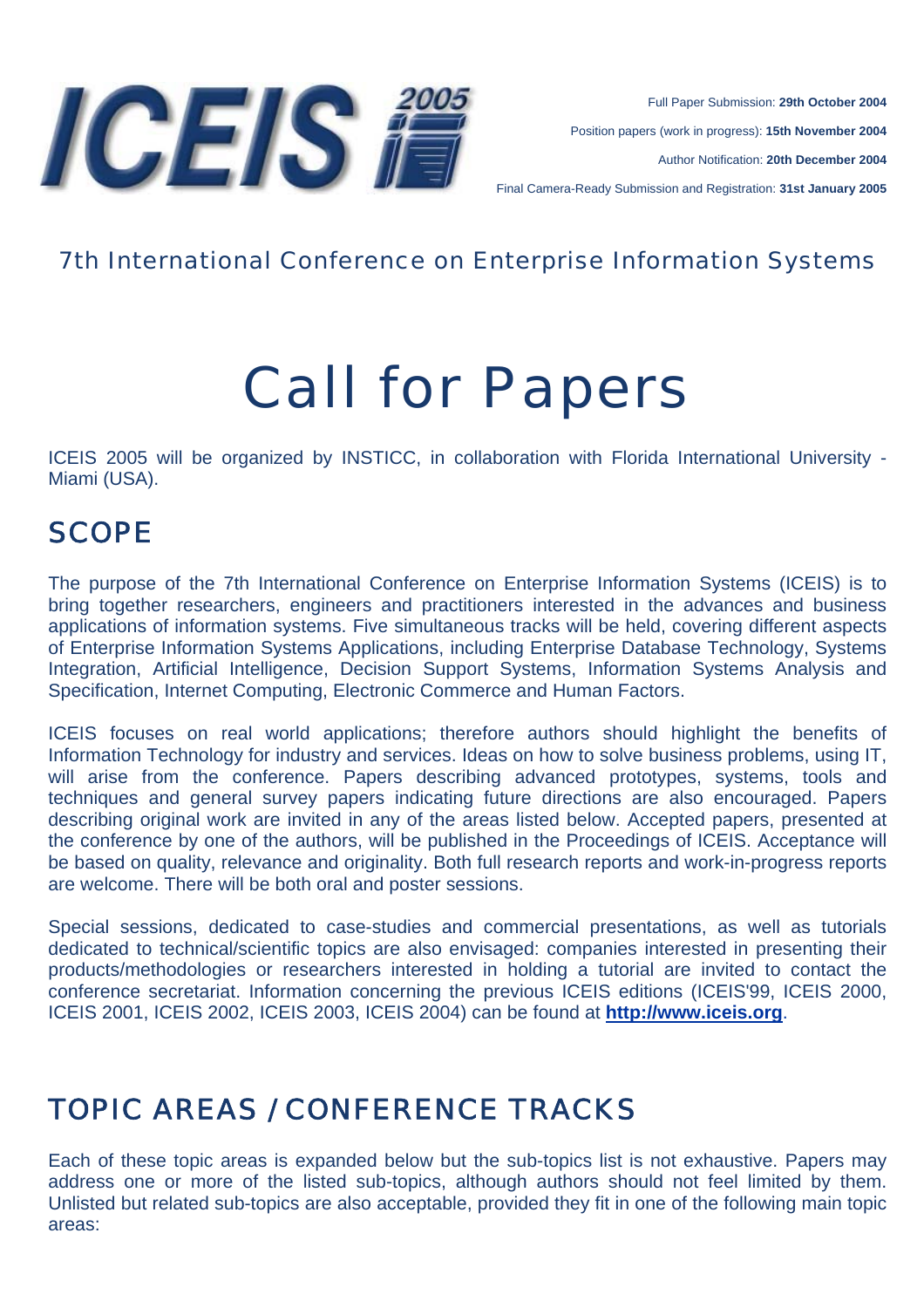- **1. Databases and Information Systems Integration**
- **2. Artificial Intelligence and Decision Support Systems**
- **3. Information Systems Analysis and Specification**
- **4. Software Agents and Internet Computing**
- **5. Human-Computer Interaction**

## **AREA 1: Databases and Information Systems Integration**

- Coupling and Integrating Heterogeneous Data Sources
- Enterprise Resource Planning
- Middleware Integration
- Legacy Systems
- Organisational Issues on Systems Integration
- Distributed Database Applications
- Object-Oriented Database Systems
- Enterprise-Wide Client-Server Architecture
- Database Security and Transaction Support
- Data Warehouses
- Multimedia Database Applications
- Web Databases
- Mobile Databases
- Software Engineering
- Software Measurement

## **AREA 2: Artificial Intelligence and Decision Support Systems**

- Intelligent Agents
- Industrial Applications of Artificial Intelligence
- Strategic Decision Support Systems
- Group Decision Support Systems
- Applications of Expert Systems
- Advanced Applications of Fuzzy Logic
- Advanced Applications of Neural Network
- Natural Language Interfaces to Intelligent Systems
- Bayesian Networks
- Evolutionary Programming
- Coordination in Multi-Agent Systems
- Intelligent Social Agents and Distributed Artificial Intelligence Applications
- Intelligent Tutoring Systems
- Datamining
- Case-Based Reasoning Systems
- Knowledge-based Systems Engineering
- Knowledge Management

## **AREA 3: Information Systems Analysis and Specification**

- Systems Engineering Methodologies
- Information Engineering Methodologies
- Organisational Semiotics
- Semiotics in Computing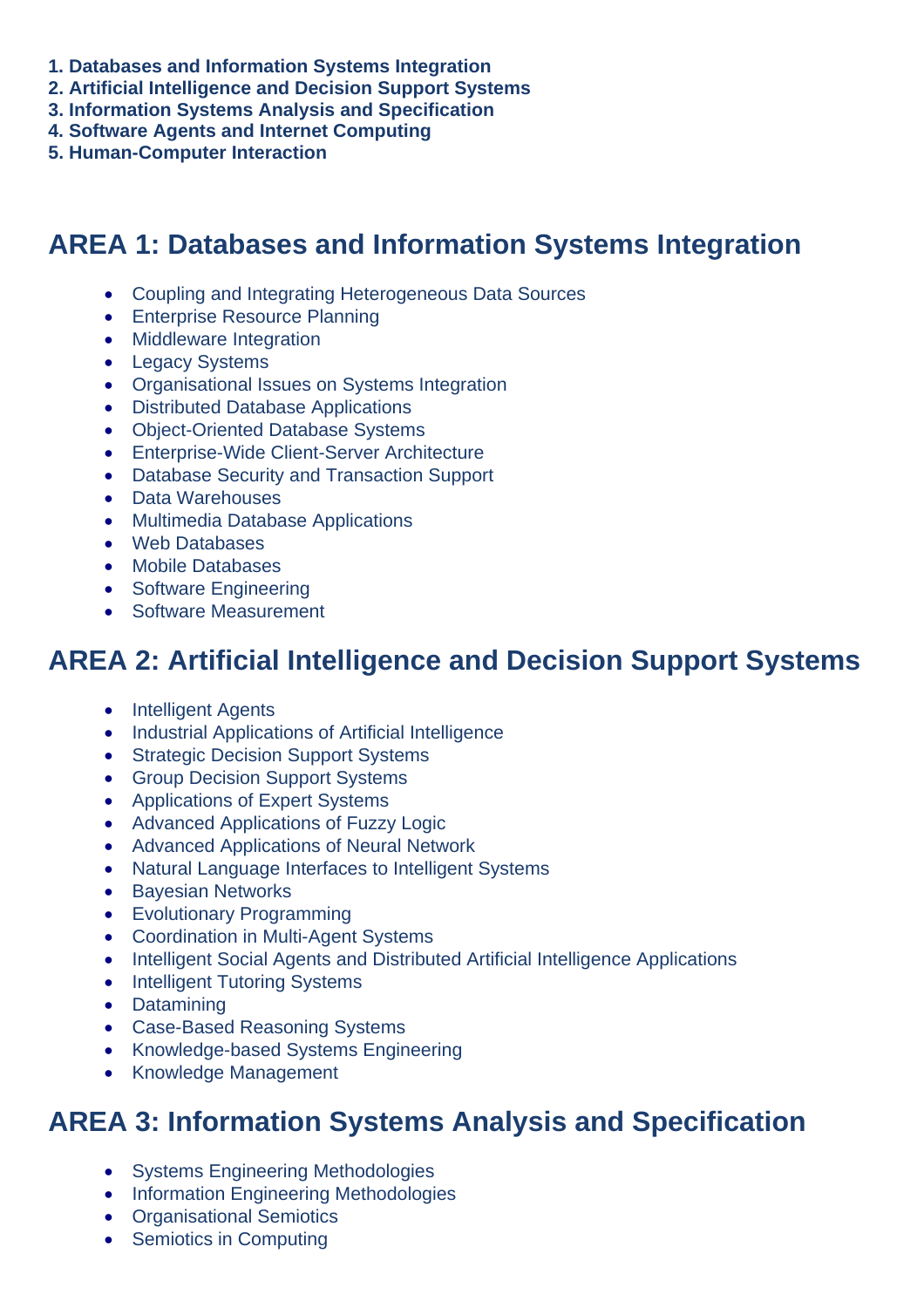- Requirements Analysis
- Ontology Engineering
- Modelling Formalisms, Languages, and Notations (e.g. UML, ER variants)
- CASE Tools for System Development
- Modelling of Distributed Systems
- Modelling Concepts and Information Integration Tools
- Business Processes Re-engineering
- Security, Freedom and Privacy

# **AREA 4: Software Agents and Internet Computing**

- B2B and B2C Applications
- Process Design and Organisational Issues in e-Commerce
- E-Procurement and Web-based supply chain management
- Market-spaces: market portals, hubs, auctions
- E-Learning and e-Teaching
- Intranet and Extranet Business Applications
- Agents for Internet Computing
- Web Information Agents
- Case studies on Electronic Commerce
- Public sector applications of e-Commerce
- Interactive and Multimedia Web Applications
- Network Implementation Choices
- Object Orientation in Internet and Distributed Computing
- Internet and Collaborative Computing
- Semantic Web Technologies
- Wireless and Mobile Computing
- Agent-Oriented Programming

## **AREA 5: Human-Computer Interaction**

- HCI on Enterprise Information Systems
- Functional and non-functional Requirements
- Internet HCI: Web Interfaces and Usability
- Design Methodology and Cognitive Factors in Design
- Multimedia Systems
- Machine perception: vision, speech, other
- Virtual Reality and Augmented Reality
- Intelligent User Interfaces
- User Needs
- Human Factors
- Accessibility to Disabled Users
- Geographical Information Systems
- E-Learning
- Computer Art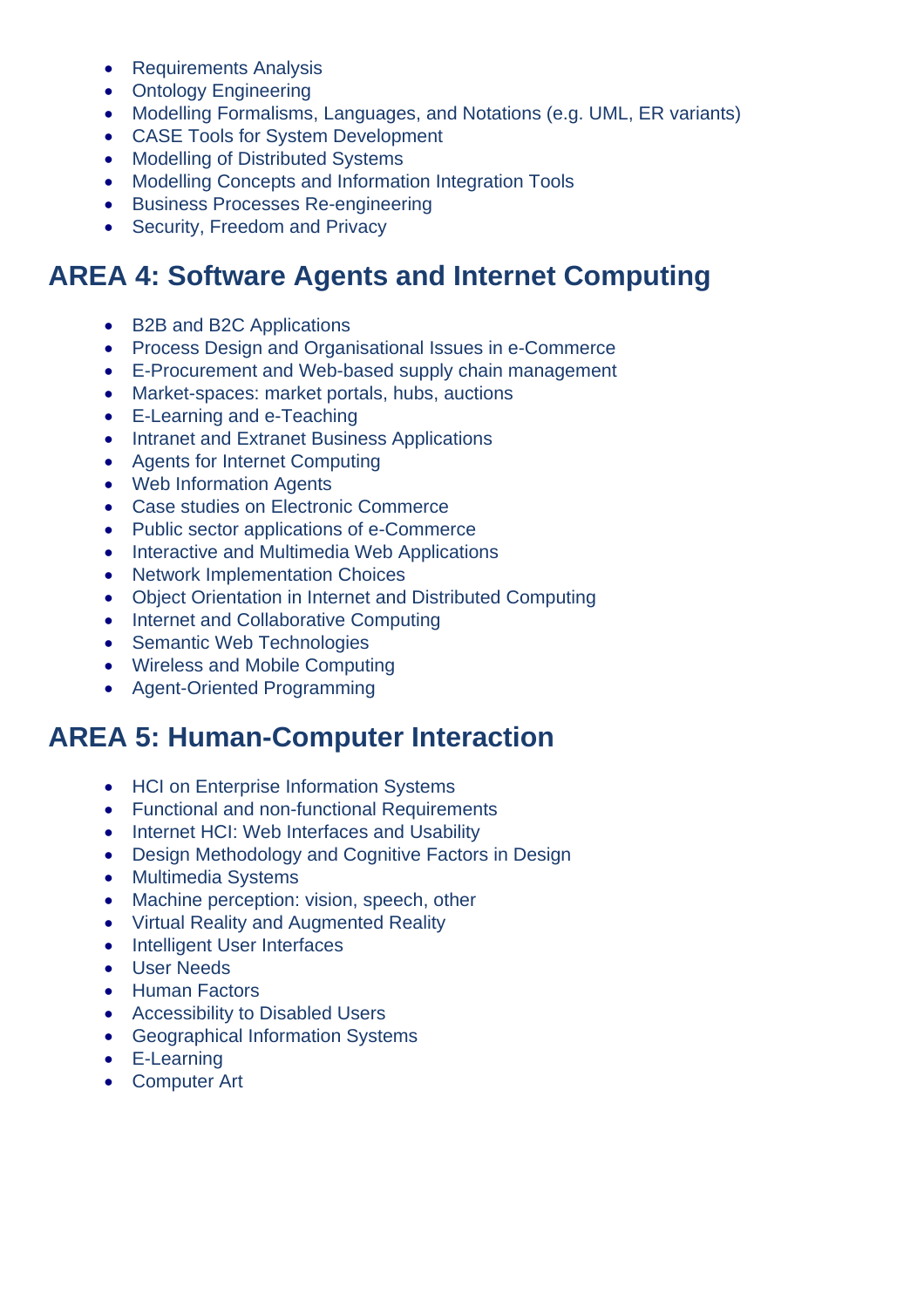# WORKSHOPS

- Wireless Information Systems
- Verification and Validation of Enterprise Information Systems
- Natural Language Understanding and Cognitive Science
- Ubiquitous Computing
- Security In Information Systems
- Computer Supported Activity Coordination
- Web Services: Modeling, Architecture and Infrastructure

# KEYNOTE SPEAKERS

Will be available soon.

# TUTORIALS

Will be available soon.

# SUBMISSION OF PAPERS

Authors should submit a paper in English of about 8 A4 pages, up to 5.000 words, using the paper format indicated below. The program committee will review all papers and the contact author of each paper will be notified of the result, by email. Each paper should clearly indicate the nature of its technical/scientific contribution, and the problems, domains or environments to which it is applicable. Authors must also indicate the conference track to which the paper is submitted. The paper must be carefully checked for correct grammar and spelling.

Authors should use the ICEIS web-based submission facility available at the conference web site, to enter the contact information of all paper authors plus the file containing the paper. The facility will automatically send a submission acknowledgement, by email, to the author indicated as "contact author".

A "blind" paper evaluation method will be used. To facilitate that, the authors are kindly requested to produce and provide the full paper, WITHOUT any reference to the authors. The manuscript must contain, in its first page, the paper title, an abstract and a list of keywords but NO NAMES OR CONTACT DETAILS WHATSOEVER are to be included in any part of this file.

If the author is unable to use the web-based procedure then he/she can send the paper by email to the **secretariat** attaching a second file containing: the title, author(s), affiliation(s), contact details, a list of keywords and an abstract.

The camera-ready format should be strictly used for all submitted papers. Please check and carefully follow the **instructions** and templates provided.

Due to space limitations in the Proceedings, the camera-ready version will be limited to 8 (eight) pages for full papers, 6 (six) for short papers (progress reports) and 4 (four) for poster presentations.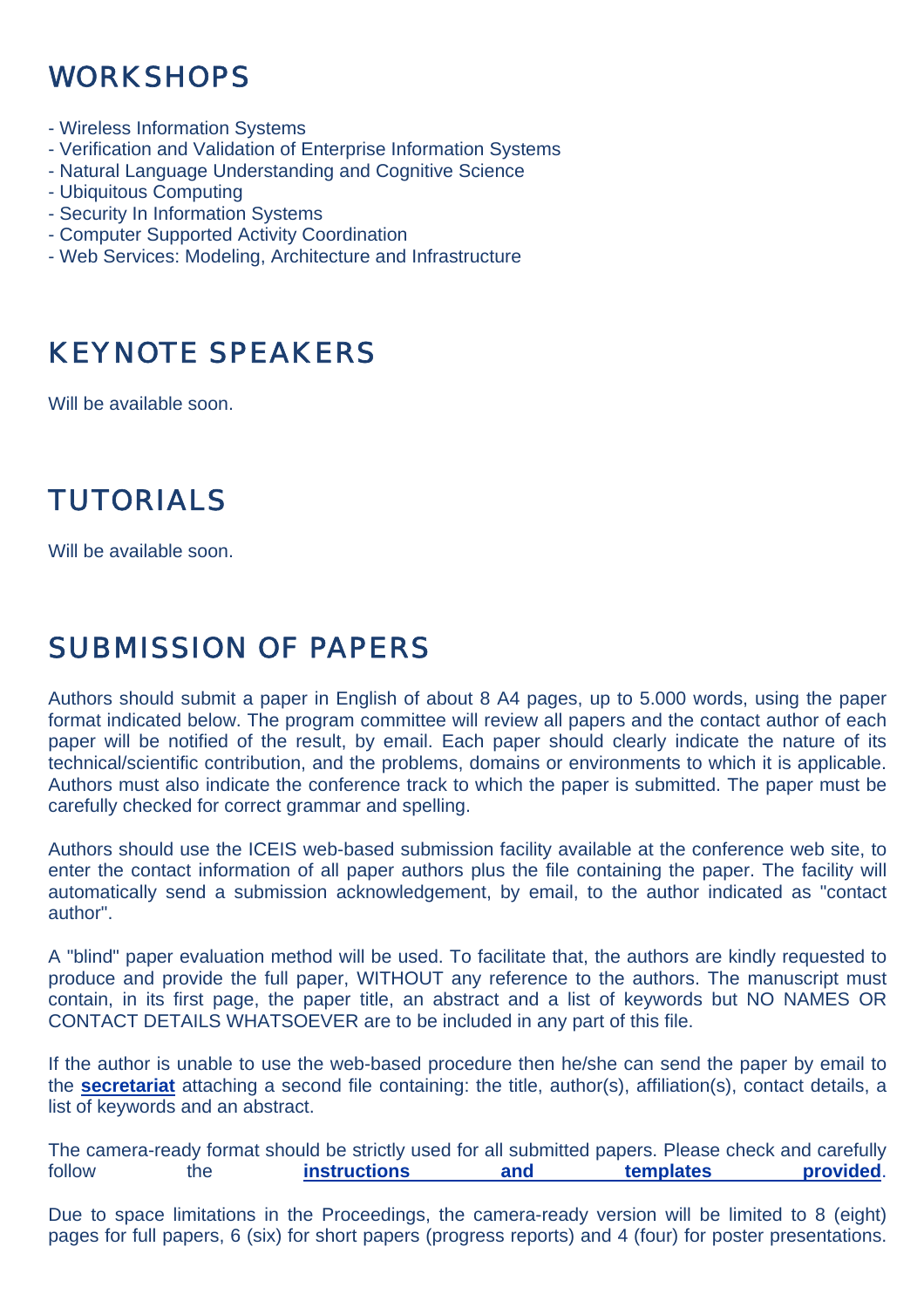If absolutely needed, it will be allowed to increase the total number of pages, by 4 extra pages. However, for each excess page the author will have to pay an additional fee.

#### IMPORTANT DEADLINES

Full Paper Submission: 29th October 2004 Position Papers Submission: 15 November 2004 Author Notification: 20th December 2004 Workshops Submission: 29th December 2004 Final Camera-Ready Submission and Registration: 31st January 2005

### SECRETARIAT

ICEIS 2005 Secretariat EC 3100 Department of Industrial & Systems Engineering Florida International University Miami, FL 33199 E-mail for paper submission, proceedings and registrations: **secretariat@iceis.org** E-mail for local arrangements: will be available soon Web: **http://www.iceis.org/**

## VENUE

Will be available soon.

# CONFERENCE CO-CHAIRS

**Chin-Sheng Chen**, Florida International University, USA **Joaquim Filipe**, Escola Superior de Tecnologia de Setúbal, Portugal (**jfilipe@iceis.org**)

# PROGRAM CO-CHAIRS

**Isabel Seruca**, Universidade Portucalense, Portugal (**iseruca@upt.pt**) **José Cordeiro**, Escola Superior de Tecnologia de Setúbal, Portugal (**jcordeiro@iceis.org**)

# GENERAL WORKSHOPS CHAIRS